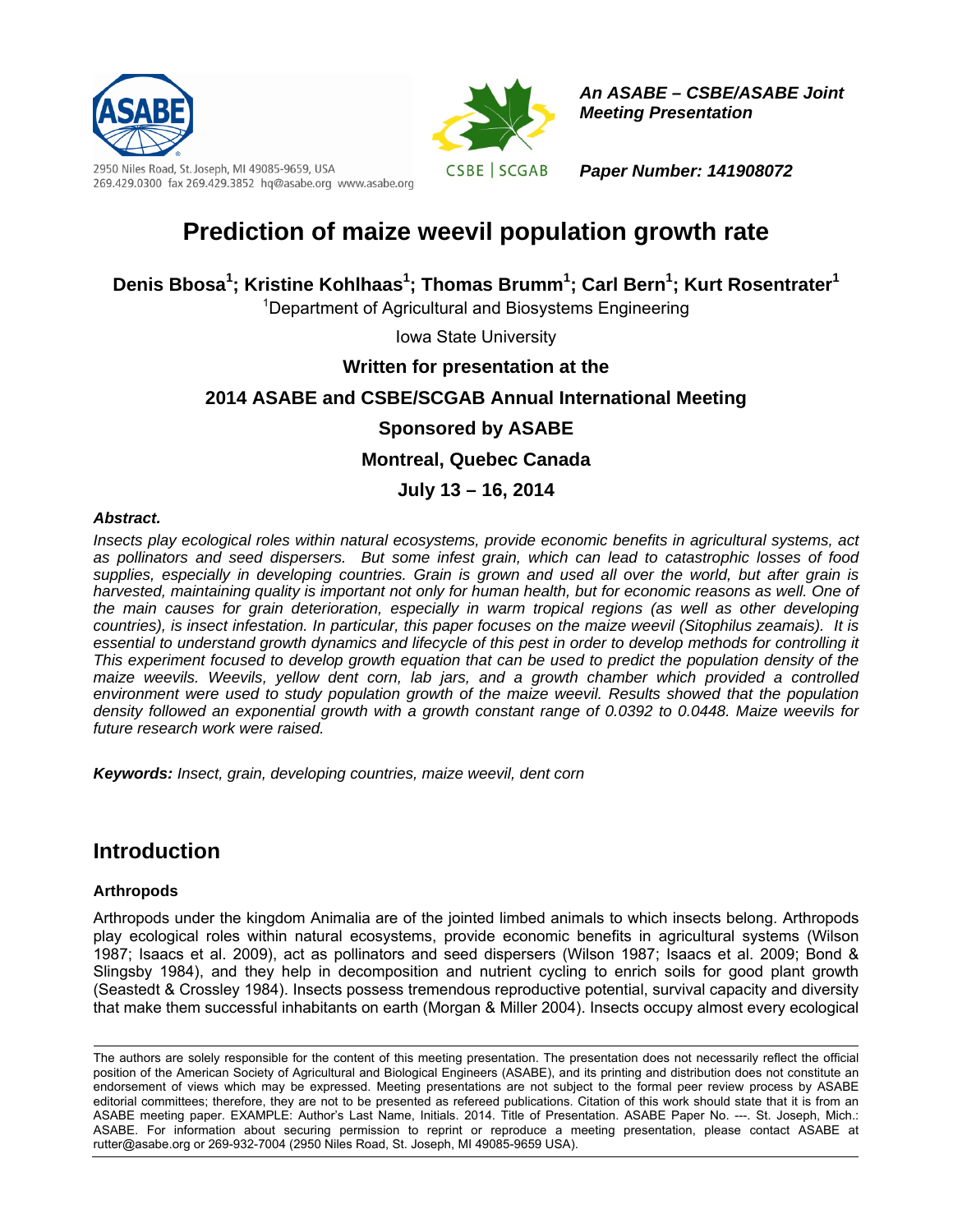niche and they may be beneficial to human activity. However, some are harmful to man, animals, crops and stored products, and can wreak such havoc as to impose threats to other living organisms on a massive scale.

#### **Beetles**

Beetles are members of the insect order coleoptera, comprising approximately one quarter of all the animals currently in existence (New 2009). According to Crowson 1982; and Grimaldi & Engel 2005, beetles are believed to have been in existence for 285 million years. Ponomarenko 1995 reported that the oldest beetle fossils are from the lower Permian taxa (265 million years). Beetles have been successful for thousands of years due to their reproductive abilities and habits, and they do communicate to each other by different ways such as, use of chemicals (e.g. pheromones), sounds (e.g. stridulating), or by visual displys (e.g. fireflies). The adult beetles select a spot for eggs that will provide the hatched larva with sufficient food once it has emerged from the hatched egg. One example of this is the maize weevil which oviposit their eggs into kernels of grain. With all the adaptations of beetles, "humans live in age of beetles" (New 2009; Arthur & Hogue 2004).

#### **Maize Weevils**

Maize weevil, (*Sitophilus zeamais*), is a species of beetle in the family Curculionidae that is a pest of maize especially during the drying and storage periods of grain production. Maize weevils are approximately 2.5 to 4 mm in length with a brown color (Fig 1). The average lifecycle is on average 36 days at  $27\pm1^{\circ}$ C, and 69 $\pm3\%$ relative humidity (RH) (Sharifi & Mills 1971). An adult female can lay about 300 to 400 eggs over a period of 4- 5 weeks (Hill 1983). Maize weevils can be extremely economically destructive to maize under good conditions of temperature and maize moisture content. Adult weevils damage grain by feeding on the endosperm or starchy areas of the grain kernel. The female deposits an egg into the previously-consumed portion of the kernel. Eggs hatch into tiny grubs which feed on the endosperm inside the kernel (Hill 1983). This impacts the quality of the grain in terms of bulk density, moisture content and starch value while also producing a considerable amount of grain dust. Given enough time, weevils will completely consume maize during storage. Exposure due to damage inflicted on the kernels also facilitates disease and fungal growth in the grain (CGC 2013). Numerous factors like diet and variety difference within grains have been reported to affect the development time and reproductive capacity of maize weevils (Adams 1976; Dobie & Kilminster 1978; Gomez et al. 1983).



Figure 1: Maize weevil (Laden 2008)

#### **Maize/corn Production**

*2014 ASABE – CSBE/SCGAB Annual International Meeting Paper Page 1*  Maize (*Zea mays*), or corn, is one of the world's most widely produced and used grains. In 2011, more than 883 million Mg of corn were produced worldwide (FAOSTAT 2013). Different types of corn are grown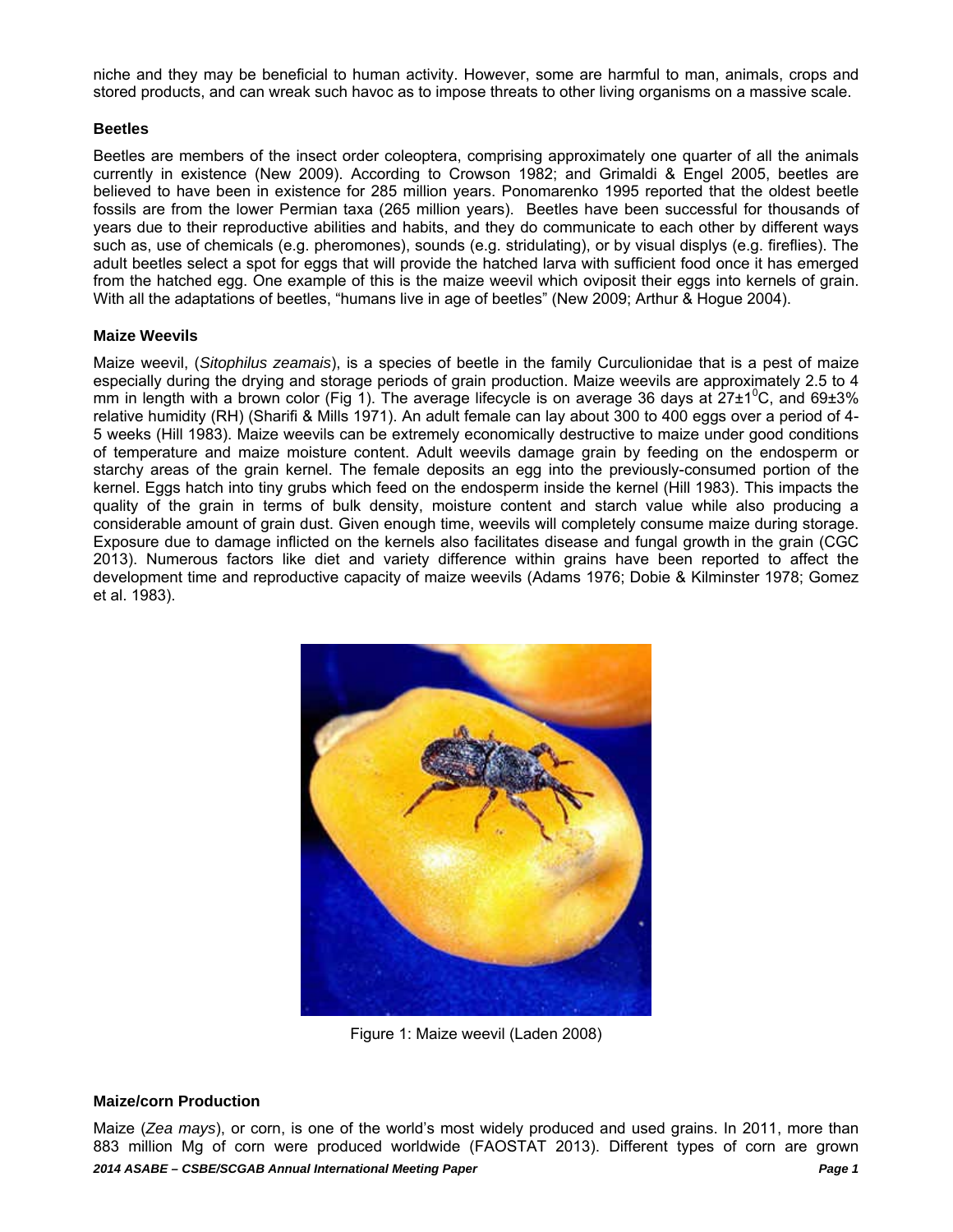worldwide including flint, dent (Fig 2), floury, waxy, pop and sweet corn. Corn is a versatile grain in the sense that it is grown all over the world in countries such as the United States, Argentina, Brazil, Canada, China, European Union, India, Mexico, Ukraine and South Africa (NCGA 2013; USDA 2013). In the U.S alone, corn production has increased from 1.6 Mg/ha in the  $20<sup>th</sup>$  century to 9.5 Mg/ha in the  $21<sup>st</sup>$  century, on average, due to the development and wide spread use of new farming technologies such as hybrid corn, synthetic fertilizers and farm machinery (Edgerton 2009). As the demand for corn grows at approximately 2.2% per year, many developing countries are actively growing corn as well (Fran 2012). The main use for corn in developing countries is for human consumption (IITA 2009).



Figure 2: Yellow dent corn (USDA, 2012)

Not only is corn grown for direct consumption, it is also used for ethanol production and as an industrial feedstock in many developed countries. Overall, there are approximately 4,200 different uses for corn products with the potential for more (NCGA 2012).

It is important that corn remains at a high quality after harvest and during storage, and to minimize potential loss and damage due to a multitude of factors such as pests, disease, damage and rapid deterioration. Improvements in storage facilities and producer education help decrease these issues. In developing countries, however, this can be challenging. The quality of the corn is limited by the production, storage conditions and damage/pest control available in these areas and can have severe economic impacts.

### **Need for Research**

The maize weevil damages corn and can have an extreme economic impact for the producer after harvest during storage. On-going studies are being done to see what can be improved to diminish the population and the effects that maize weevils have on the grain. Thus there is a need for large scale rearing of maize weevils.

The objectives of this study included:

- Rear maize weevils at different population densities in yellow dent corn in order to raise thousands to be used in future research work.
- Develop growth equations that can be used to predict the population density of the weevils.

## **Material and methods**

#### **Containers**

Containers used in this experiment were one pint (500-mL) glass canning jars. For this experiment, 36 jars were thoroughly cleaned, dried and weighed before being used. The jars were then fitted with canning rings and a flexible mesh, instead of the standard canning lid, to allow for air movement while keeping the weevils contained within the jar during the experiment.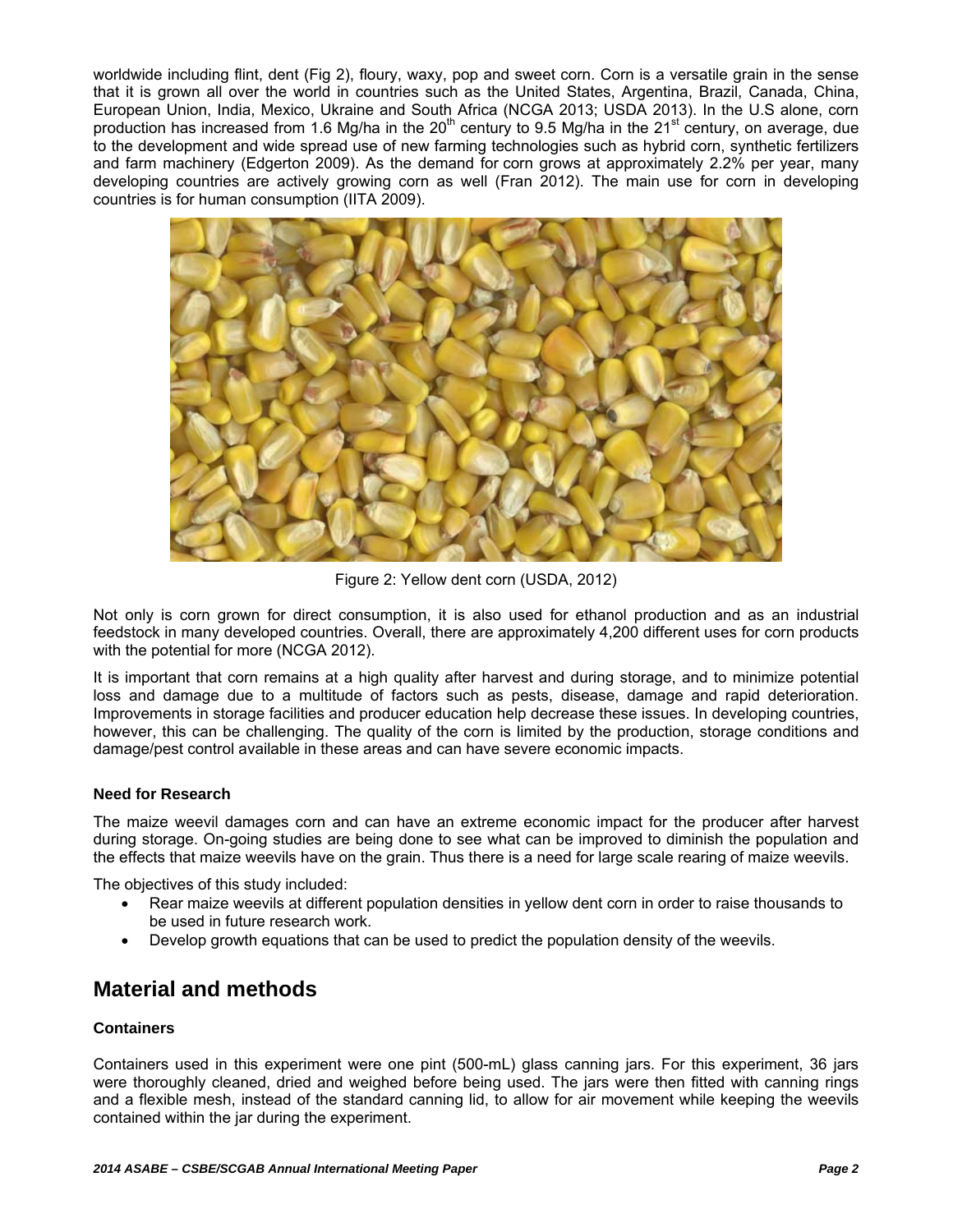#### **Maize**

Maize used for this experiment was Fontanelle 6T210 2012. It was collected, visually observed, and measured for moisture content (with a result of 13.1% on average). The corn was then measured into each of the 36 jars at 256 g per jar. The filled jars were then placed into the preheated chamber at 270C for 24 hours in order for the corn to acclimate to the desired temperature.

#### **Maize Weevils**

The maize weevils for this experiment *(S. zeamais)* were obtained from an infested container of corn in the biomaterials laboratory at Iowa State University. The weevils were separated and retrieved from the infected corn through sieving. A screen of 0.99 mm (2.5/64 inch) diameter retained the weevils, whereas 4.76 mm (12/64 inch) retained the corn. Fines were collected at the bottom. Weevils were weighed on a scale with a sensitivity of 0.01 g, but did not register a weight. Therefore, it was concluded that the weight of the weevils in each jar were negligible for this experiment.

#### **Experimental Procedures**

After a sufficient number of weevils were collected, they were counted out into the required population densities of 50, 100, 300 weevils/kg. With each of our jars containing 265 g of corn, on average, populations were reduced to 14, 27, 80 weevils/jar. The jars were then weighed and labeled according to the desired population density, replication number and time frame. The time frames were 14, 28, 42, and 56 days or (2, 4, 6 and 8 weeks) with three replications of each population density per time frame. Population densities were identified as follows: A=50 weevils/jar, B=100 weevils/jar, C=300 weevils/jar. A jar labeled A-1-2 has a population density of 50 weevils/jar, is the first replication of the time period of 2 weeks (14 days) after inoculation. An example of the labeling is shown below in Figure 3.



Figure 3: Jar label

Initial data were recorded and all of the jars were placed into the chamber at  $27^{\circ}$ C. Every fourteen days, the proper nine jars were removed from the chamber (three reps from each population density). The jars were examined one at a time. The weevils were separated through sieving and the population was documented. Both live and dead weevils/jar were recorded, as well as the weight of the remaining corn in the jar. Corn moisture content for each jar was also measured and recorded. Live weevil counts were normalized to weevils/kg DM (Dry Matter) of maize.

#### **Data Analysis**

Once all of the necessary data were collected, graphs were produced using Excel and formal tests and comparisons were conducted with JMP Pro 10 software. Tests included Analysis of Variance (ANOVA), and mean comparisons of live weevils using Turkey's test.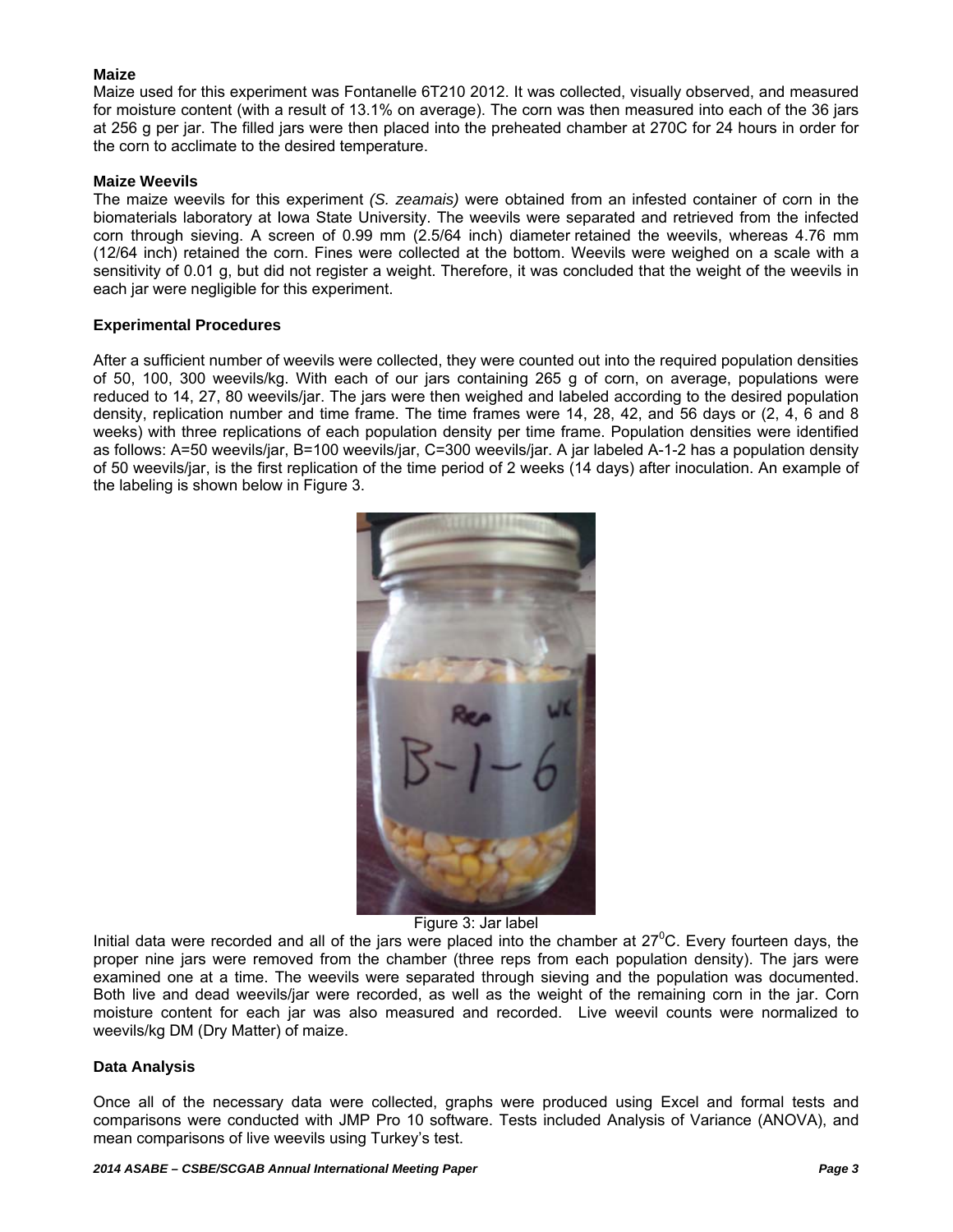## **Results and discussion**

#### **Maize weevil results**

#### *Growth results*

This maize weevil experiment was designed to develop an optimal starting population density and observable growth rate model in order to raise thousands of maize weevils for future experimental use. Data were collected every fourteen days (two weeks) from inoculation to the end of the experiment at eight weeks (Fig 4). Generally, there was an observable increase in the number of live weevils compared to the initial inoculation population, as shown in Fig 4. During the lag phase, i.e. after fourteen and twenty-eight days, there was no increase in the number of weevils and this was attributed to weevils having spent less than thirty-six days of the average life cycle (Sharifi & Mills 1971). At 46 and 56 days there was an exponential increase in the number of weevils, probably due to the presence of food and no competition. Boller 1972; Aluja et al. 2001 emphasized the importance of oviposition in insects in which female reproductive performance is regarded as an important determinant of oviposition dynamics, and whatever affects oviposition affects reproductive output at the end. In this experiment, oviposition was not negatively affected. The trend followed what was reported by Boller 1972; and Haines 1991 for insects.



Figure 4: Number of counted live weevils over time for different densities.

Success in laboratory rearing of insects was reported by Krebs 2009 since they do not encounter competition from other species. Cowley et al. 1980; Rugumamu 2009 also observed an increase in weevil population when they kept them alone as compared to keeping them with other species like *P.truncatus,* which further suggests why the experiment was successful. Similar trends were also observed by Fragoso et al. 2005.

#### **Growth modeling**

Modeling to predict the growth of each population density was done, plus an overall equation for all population densities combined together was developed (Fig 5). Population growth was modeled as an exponential function.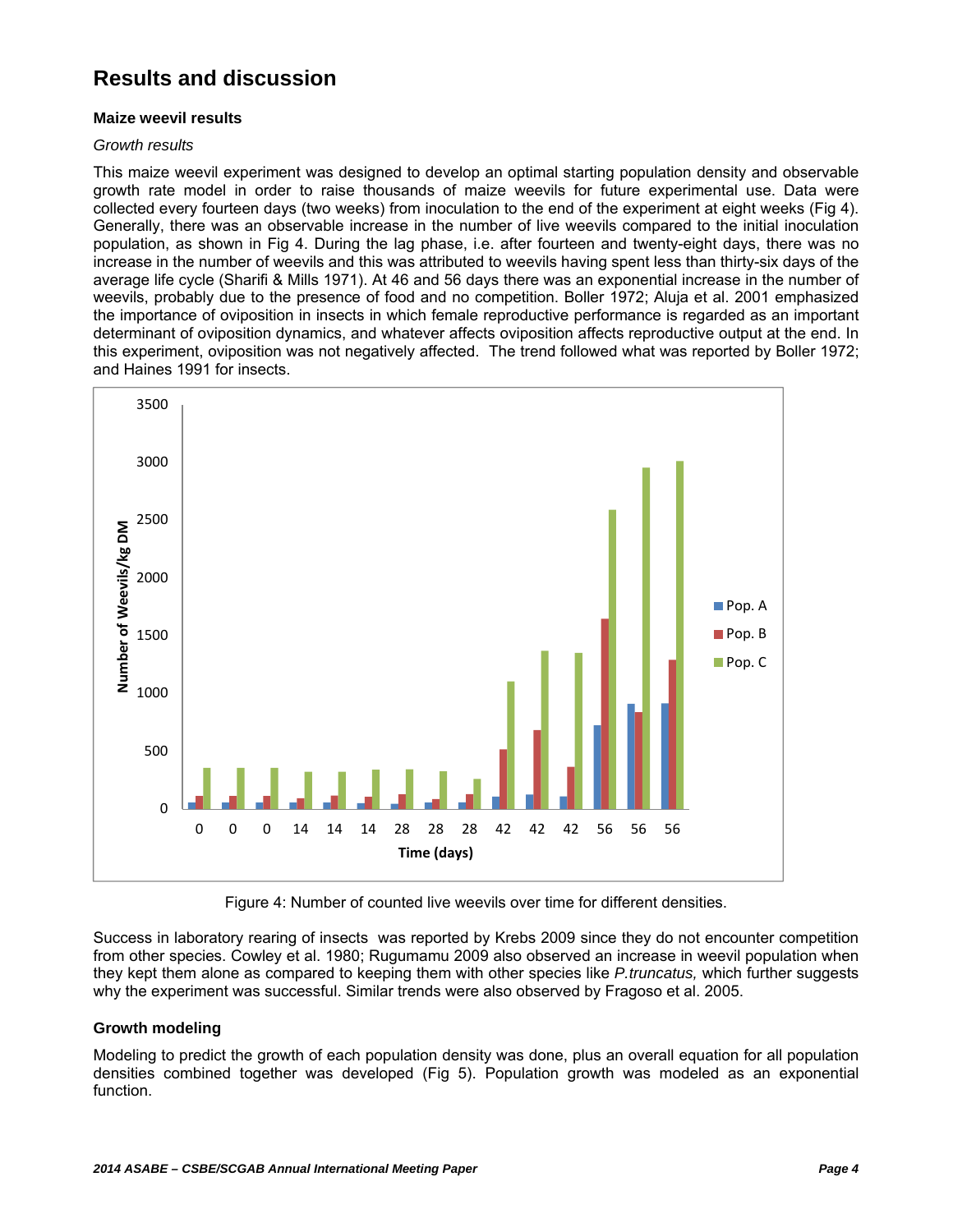

Figure 5: Live weevils over time for different densities.

The developed models were in the same form as that reported by (Haines 1991) (Equation 1) for exponential growth of insects:

$$
P_t = P_o e^{rt} \tag{1}
$$

Where;

 $P_t$  = Number of insects at time t,

 $P<sub>o</sub>$  = Initial number of insects at time zero

r = intrinsic increase of population

The resulting equations were:

| $P_a = 32.991 e^{0.0435t}$ $R^2 = 0.6687$ |  |  |
|-------------------------------------------|--|--|
|-------------------------------------------|--|--|

 $P_b = 69.2851 \, e^{0.0448t}$   $R^2 = 0.766$  (3)

 $P_c = 222.51 e^{0.0392t}$   $R^2 = 0.7508$  (4)

$$
P_{all} = 79.823 \ e^{0.0425t} \qquad R^2 = 0.4674 \tag{5}
$$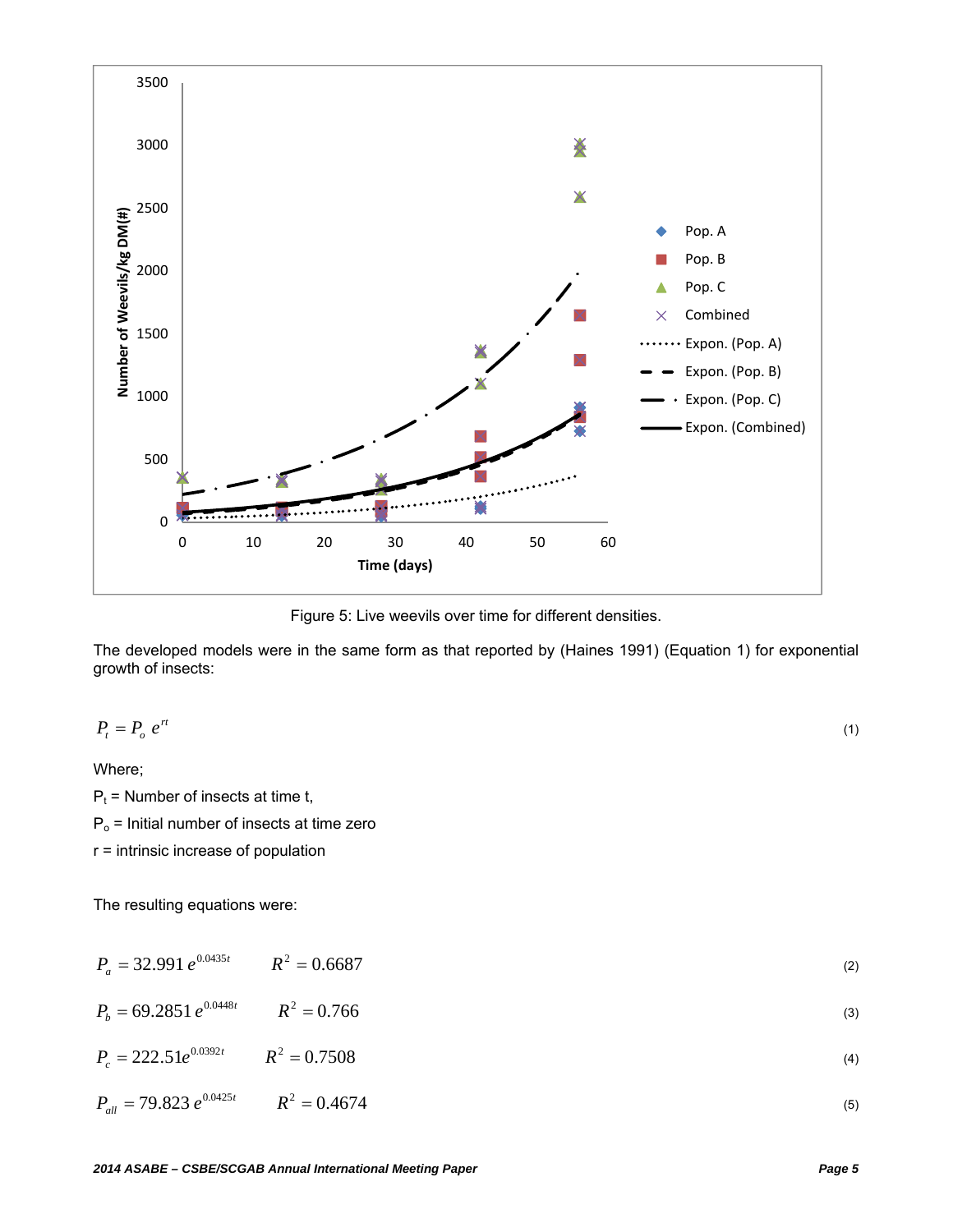Where subscripts a, b, c and all represent starting population densities A (50 weevil/Jar), B (100 weevils/jar), C (300 weevils/jar), and all data combined, respectively. The population density of B (100 weevils/jar) yielded the highest R<sup>2</sup> value of 76.6%, followed by C (300 weevils/jar) with an R<sup>2</sup> value of 75.08%.

#### **Inferences about population variances**

One-way analysis (ANOVA) for the number of live weevils/kg DM found a p-value of 0.0105 at α=0.05. The box plot showed right skewedness (Fig 6) thus departure, from normality, and according to (Conover et al. 1981), the Brown-Forsythe-Levene (BFL) test was appropriate with regard to Hartley's test for inference about population variances:



Figure 6: Box plot for live weevils.

$$
H_o: \sigma^2_A = \sigma^2_B = \sigma^2_C
$$
 vs.  $H_a: \sigma^2_A \neq \sigma^2_B \neq \sigma^2_C$ 

Results for the test that variances were equal (Fig 7) showed that the Levene test p-value was 0.0156 at  $\alpha$ =0.05, thus rejecting the null hypothesis (H<sub>o</sub>) at  $\alpha$ =0.05, which meant that there is sufficient evidence of a difference in population variances for the three population densities.



Figure 7: Testing equal variances

#### **Tukey's mean comparison**

Comparing the population densities, it was found that Treatment C (300 weevils/jar) was non-significantly different from B (100 weevils/jar), and B (100 weevils/jar) was non- significantly different from A (50 weevils/kg) but Treatment C (300 weevil/kg) was significantly different from A (50 weevils/kg) (Table 1), with a p-value of 0.0103 at α=0.05. This analysis was helpful to understand whether the population density means were different from each other. Tukey's procedure was used because according to (Longnecker 2010), it's more conservative than Fisher's LSD (i.e. it tends to be more resistant to falsely declaring significance).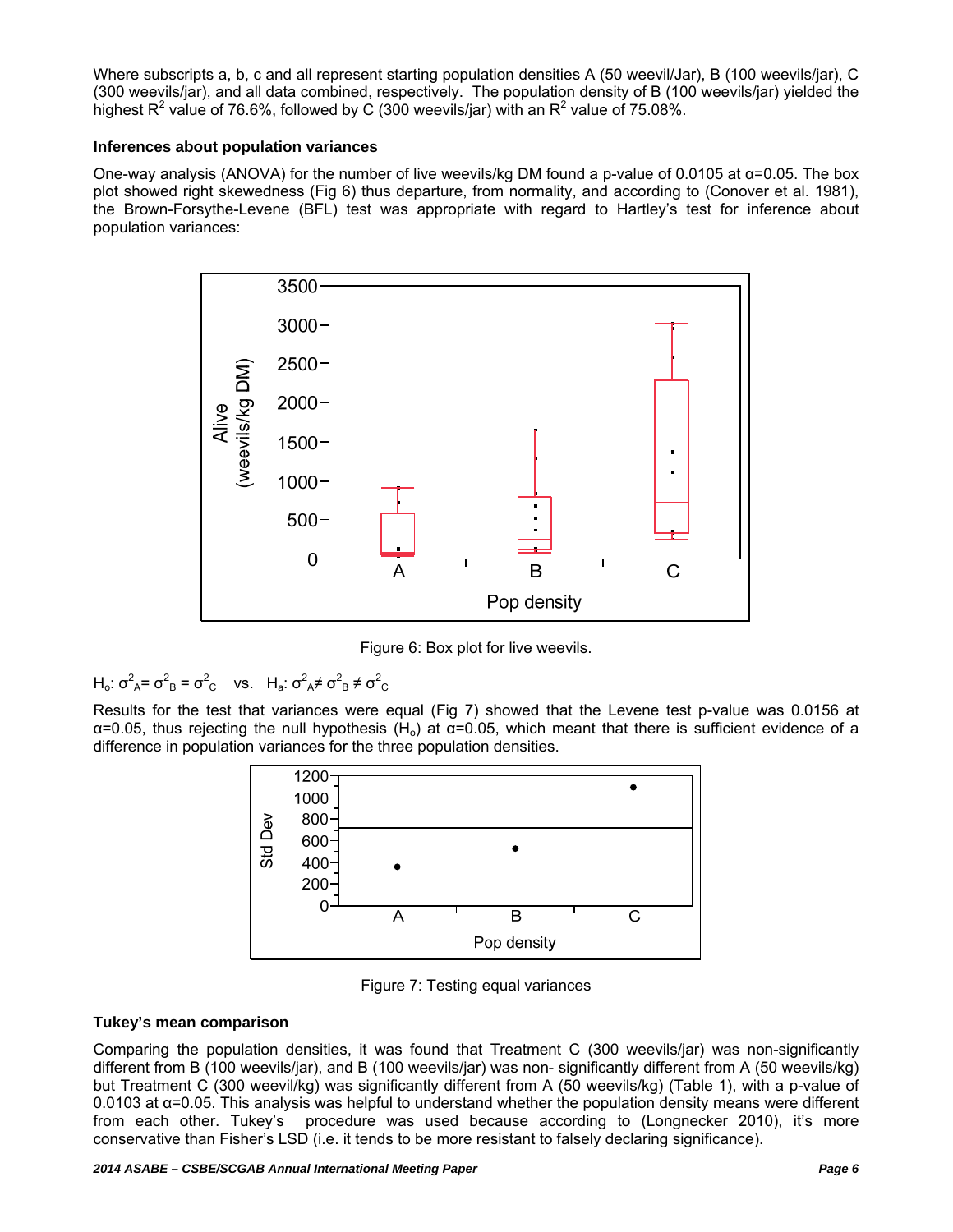|  | Table 1: Tukey's mean comparison of different population densities |
|--|--------------------------------------------------------------------|
|  |                                                                    |

| Level                        |     | mean    |
|------------------------------|-----|---------|
| C-Treatment (300 weevil/jar) | X   | 1193.08 |
| B-Treatment (100 weevil/jar) | x y | 501.14  |
| A-Treatment (50 weevil/jar)  | y   | 269.58  |

$$
W = q_{\alpha}(t, v) \sqrt{MSE / n_{t}} \tag{7}
$$

-Levels not connected by same letter are significantly different

#### **Dead weevils**

Some dead weevils were observed in each jar (Fig 8), but when the data were normalized to dead weevils per kilogram of dry matter of corn (weevils/kg DM), they all tended to zero. Some of the deaths were likely due to some of the weevils being at the end of their life-span.

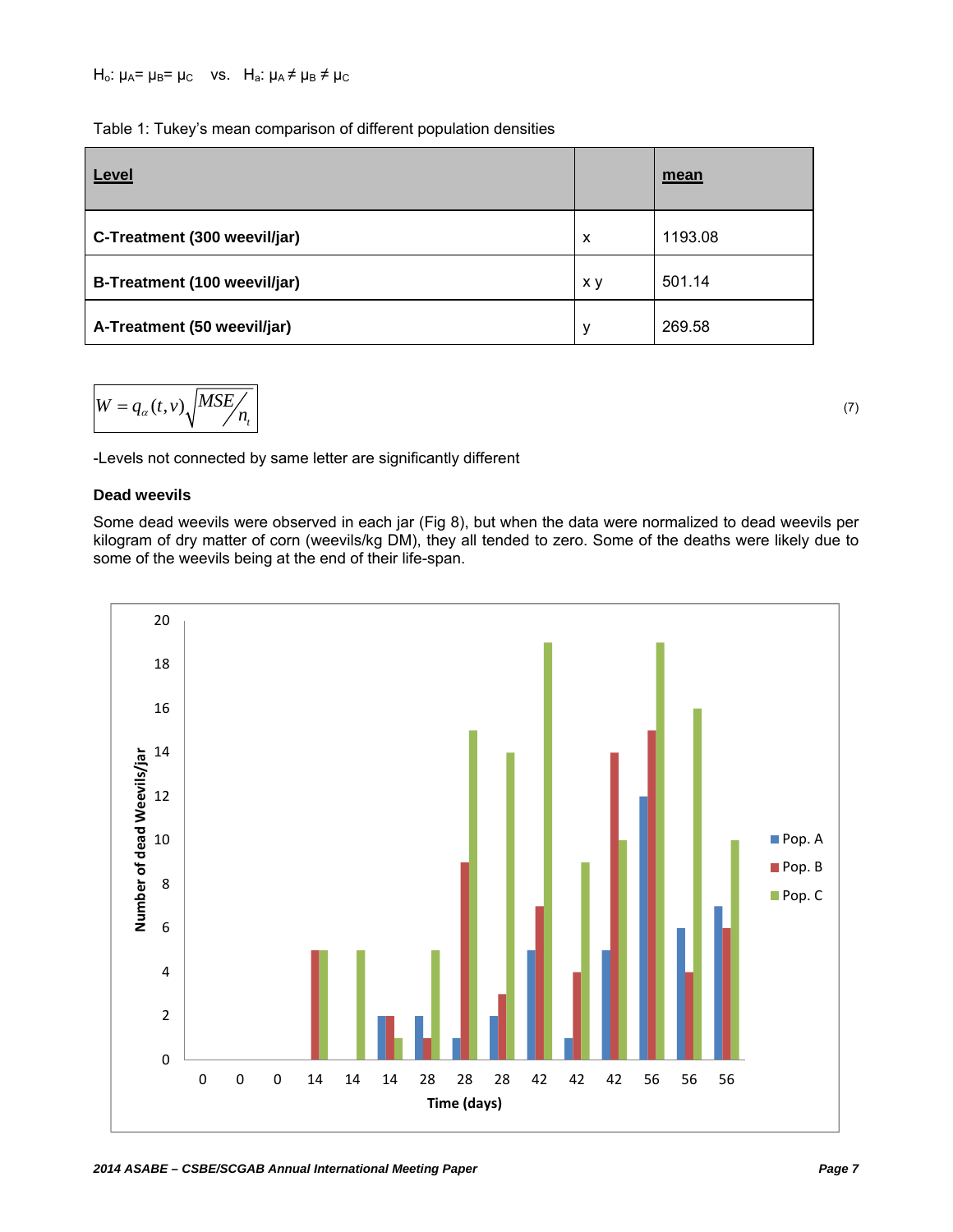#### **Maize moisture content**

There was a general decline in the moisture content in all jars (Fig 9) during the experiment. On average the initial moisture content was 13.1%. The initial moisture contents verses final moisture contents at different population densities showed significant differences in means by Tukey's method (p<0.0001). The general decline in moisture content was attributed to the environmental chamber in which the experiment was carried out. To establish equilibrium, moisture had to migrate from the grain into the chamber environment.



Figure 9: Maize moisture content at different time periods for different population densities

## **Conclusions**

- Maize weevil growth prediction equation was developed.
- Growth constant for weevils is 0.0392 to 0.0448  $(t^{-1})$ .
- Weevils for future research work were raised.
- Exponential growth was observed.

#### **Acknowledgements**

The authors are thankful to Sukup Manufacturing Company for supporting grain storage research at Iowa State University.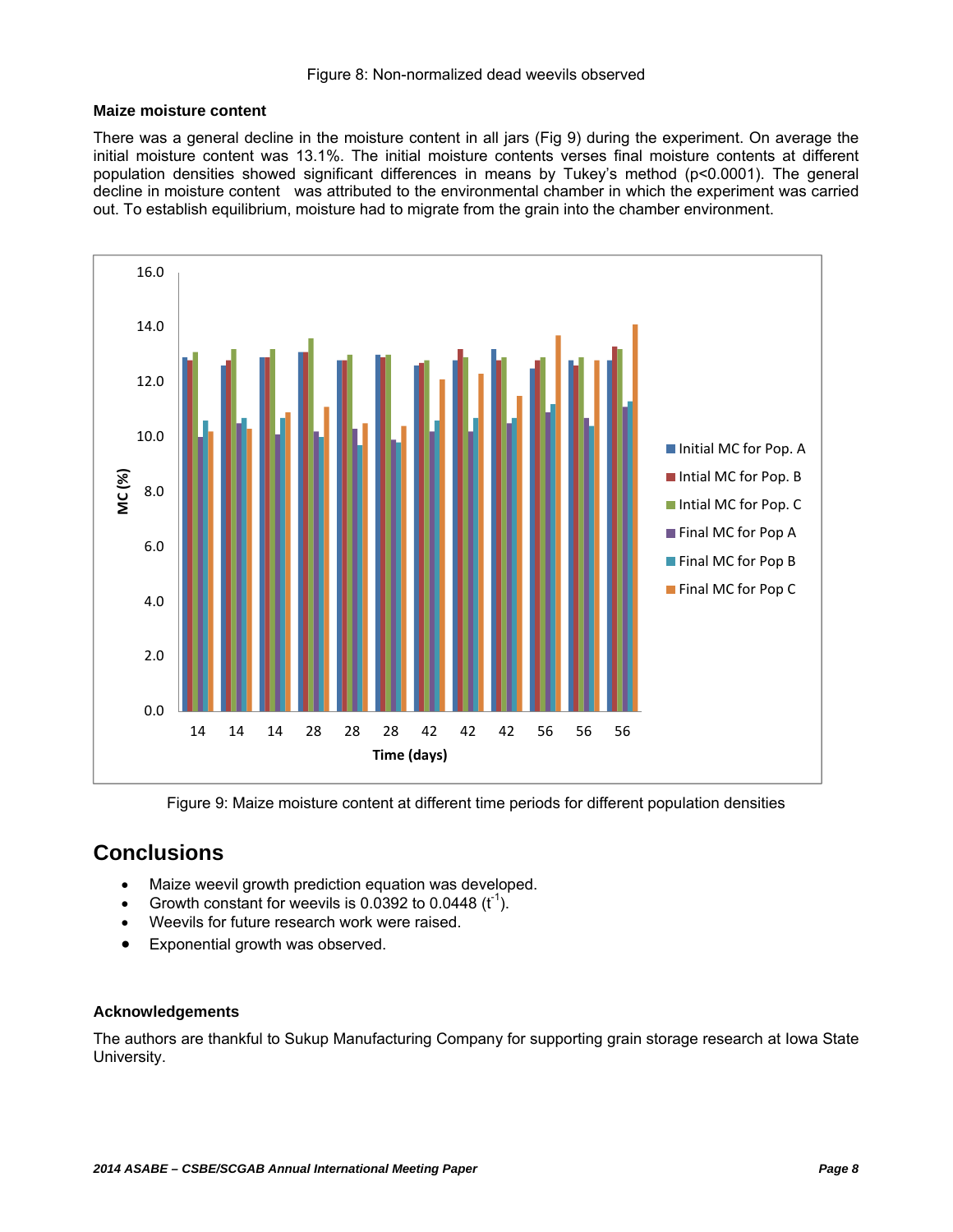## **References**

- Adams, J.M., 1976. Weight loss caused by development of Sitophilus zeamais Motsch. in maize. *Journal of Stored Products Research*, 12(4), pp.269–272. Available at: http://www.sciencedirect.com/science/article/pii/0022474X76900436 [Accessed February 18, 2014].
- Aluja, M. et al., 2001. Effects of age, diet, female density, and the host resource on egg load in Anastrepha ludens and Anastrepha obliqua (Diptera: Tephritidae). *Journal of insect physiology*, 47(9), pp.975–988. Available at: http://www.ncbi.nlm.nih.gov/pubmed/11472760 [Accessed February 18, 2014].
- Arthur, V.E. & Hogue, J.N., 2004. *Introduction to California Beetles.Berkeley and Los Angeles*, Berkeley, CA: University of California Press.
- Boller, E., 1972. Behavioral aspects of mass-rearing of insects. *Entomophaga*, 17(1), pp.9–25. Available at: http://link.springer.com/10.1007/BF02371070 [Accessed February 18, 2014].
- Bond, W. & Slingsby, P., 1984. Collapse of an Ant-Plant Mutalism: The Argentine Ant (Iridomyrmex Humilis) and Myrmecochorous Proteaceae. *Ecology*, 65, pp.1031–1037.
- CGC, 2013. Maize weevil Sitophilus zeamais Motschulsky. Available at: https://www.grainscanada.gc.ca/storageentrepose/pip-irp/mw-cr-eng.htm [Accessed February 17, 2014].
- Conover, W.J., Johnson, M.E. & Johnson, M.M., 1981. A Comparative Study of Tests for Homogeneity of Variances, with Applications to the Outer Continental Shelf Bidding Data. *Technometrics*, 23(4), pp.351–361. Available at: http://www.tandfonline.com/doi/abs/10.1080/00401706.1981.10487680 [Accessed February 18, 2014].
- Cowley, R.J., Howard, D.C. & Smith, R.H., 1980. The effect of grain stability on damage caused by Prostephanus truncatus (Horn) and three other beetle pests of stored maize. *Journal of Stored Products Research*, 16(2), pp.75–78. Available at: http://linkinghub.elsevier.com/retrieve/pii/0022474X80900417 [Accessed February 18, 2014].
- Crowson, R.A., 1982. *The Biology of Coleoptera. Academic* Q. Wheeler, ed., Taylor & Francis, Ltd. for the Society of Systematic Biologists.
- Dobie, P. & Kilminster, A.M., 1978. The susceptibility of triticale to post-harvest infestation by Sitophilus zeamais Motschulsky, Sitophilus oryzae (L.) and Sitophilus granarius (L.). *Journal of Stored Products Research*, 14(2-3), pp.87–93. Available at: http://linkinghub.elsevier.com/retrieve/pii/0022474X78900036 [Accessed February 18, 2014].
- Edgerton, M.D., 2009. Increasing crop productivity to meet global needs for feed, food, and fuel. *Plant physiology*, 149(1), pp.7–13. Available at: http://www.plantphysiol.org/content/149/1/7 [Accessed January 20, 2014].
- FAOSTAT, 2013. Statistical databases and data sets of the Food and Agriculture Organization of the United Nations. Available at: http://faostat3.fao.org/home/index.html#DOWNLOAD [Accessed February 17, 2014].
- Fragoso, D.B., Guedes, R.N.C. & Peternelli, L.A., 2005. Developmental rates and population growth of insecticide-resistant and susceptible populations of Sitophilus zeamais. *Journal of Stored Products Research*, 41(3), pp.271–281. Available at: http://www.sciencedirect.com/science/article/pii/S0022474X0400030X [Accessed March 29, 2014].
- Fran, H., 2012. Global Corn Demand to Grow 2.2% a Year. Available at: http://www.agweb.com/article/global\_corn\_demand\_to\_grow\_2.2\_a\_year\_/ [Accessed February 14, 1BC].
- Gomez, L.A. et al., 1983. Influence of Nutritional Characteristics of Selected Corn Genotypes on Food Utilization by the Rice Weevil (Coleoptera: Curculionidae). Available at: http://www.ingentaconnect.com/content/esa/jee/1983/00000076/00000004/art00011 [Accessed February 18, 2014].

Grimaldi, D. & Engel, M.S., 2005. *Evolution of the Insects*, Cambridge University Press.

Haines, C.P., 1991. *Insects and Arachnids of Tropical Stored Products: Their Biology and Identification (a Training Manual)*, Tropical Development and Research Institute. Storage Department, 1984.